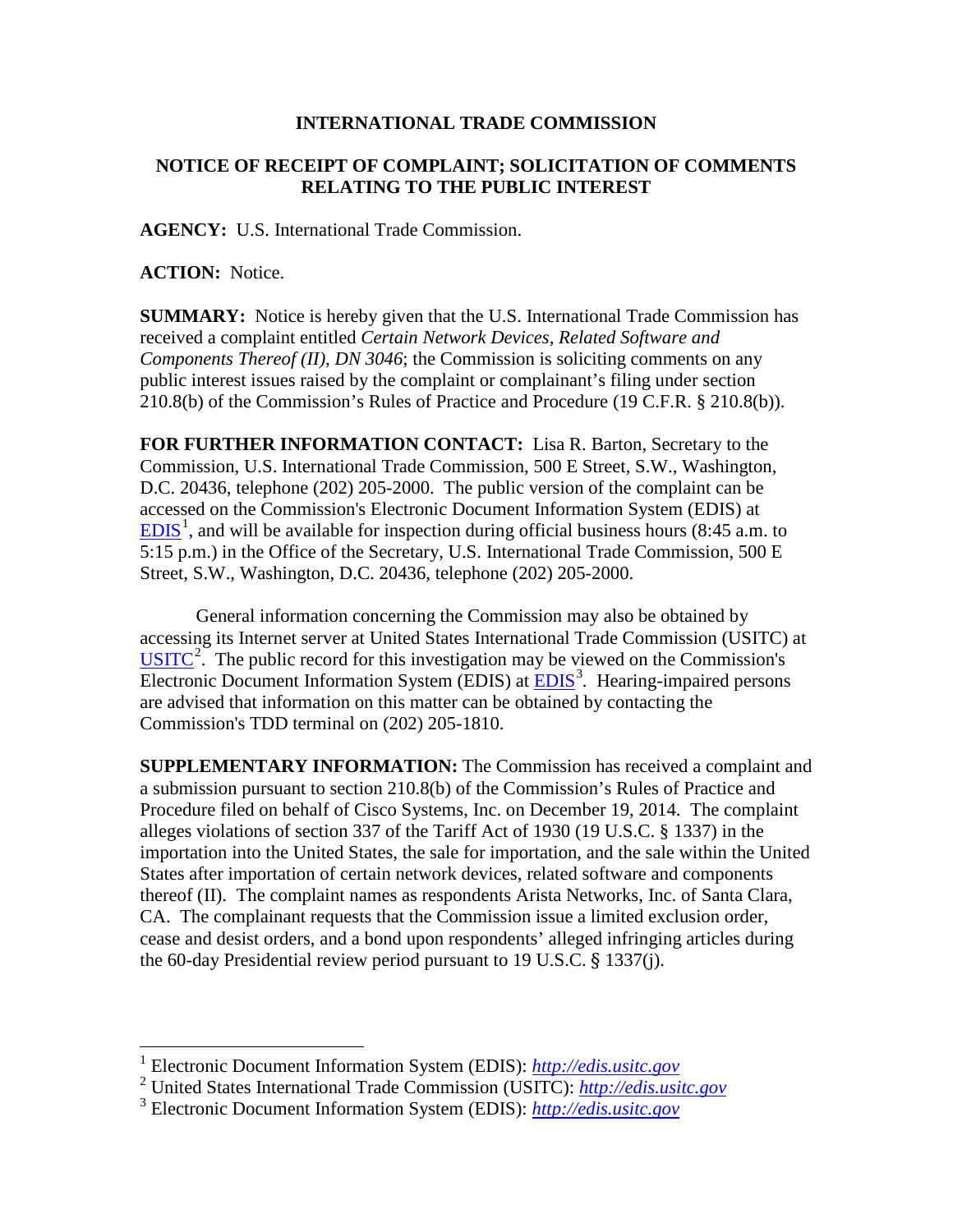Proposed respondents, other interested parties, and members of the public are invited to file comments, not to exceed five (5) pages in length, inclusive of attachments, on any public interest issues raised by the complaint or section 210.8(b) filing. Comments should address whether issuance of the relief specifically requested by the complainant in this investigation would affect the public health and welfare in the United States, competitive conditions in the United States economy, the production of like or directly competitive articles in the United States, or United States consumers.

In particular, the Commission is interested in comments that:

- (i) explain how the articles potentially subject to the requested remedial orders are used in the United States;
- (ii) identify any public health, safety, or welfare concerns in the United States relating to the requested remedial orders;
- (iii) identify like or directly competitive articles that complainant, its licensees, or third parties make in the United States which could replace the subject articles if they were to be excluded;
- (iv) indicate whether complainant, complainant's licensees, and/or third party suppliers have the capacity to replace the volume of articles potentially subject to the requested exclusion order and/or a cease and desist order within a commercially reasonable time; and
- (v) explain how the requested remedial orders would impact United States consumers.

Written submissions must be filed no later than by close of business, eight calendar days after the date of publication of this notice in the *Federal Register*. There will be further opportunities for comment on the public interest after the issuance of any final initial determination in this investigation.

Persons filing written submissions must file the original document electronically on or before the deadlines stated above and submit 8 true paper copies to the Office of the Secretary by noon the next day pursuant to section 210.4(f) of the Commission's Rules of Practice and Procedure (19 C.F.R. § 210.4(f)). Submissions should refer to the docket number ("Docket No. 3046") in a prominent place on the cover page and/or the first page. (*See* Handbook for [Electronic Filing Procedures](http://www.usitc.gov/secretary/fed_reg_notices/rules/handbook_on_electronic_filing.pdf), *Electronic Filing Procedures*<sup>[4](#page-1-0)</sup>). Persons with questions regarding filing should contact the Secretary (202-205-2000).

Any person desiring to submit a document to the Commission in confidence must request confidential treatment. All such requests should be directed to the Secretary to

 $\overline{a}$ 

<span id="page-1-0"></span><sup>4</sup> Handbook for Electronic Filing Procedures:

http://www.usitc.gov/secretary/fed\_reg\_notices/rules/handbook\_on\_electronic\_filing.pdf